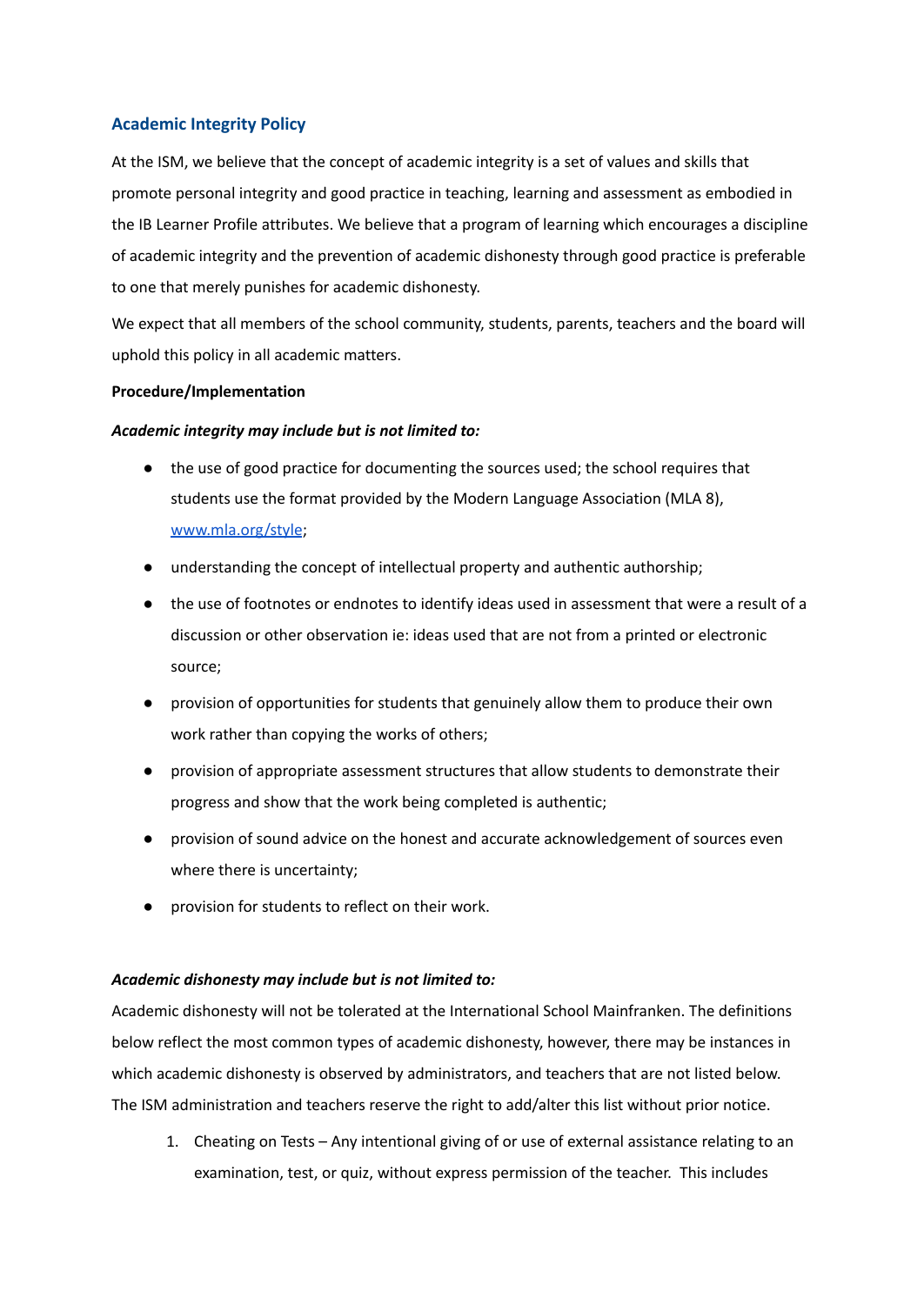looking on another student's examination, test, quiz, or paper, sharing answers, or copying another student's paper.

- 2. Fabrication Any intentional falsification or invention of data citation, or other authority in an academic exercise.
- 3. Unauthorized Collaboration/Collusion While collaboration is often encouraged, unauthorized collaboration is not permitted.
- 4. Plagiarism Any intentional representation of another's ideas, words, or work as one's own. Plagiarism includes the inappropriate or misuse of published material, electronic material, and/or the work of other students. The original writer who intentionally shares his/her paper for another to copy, without the permission of the teacher, is also engaged in plagiarism.
- 5. Alteration of Materials Any intentional and unauthorized alteration of student, teacher, library materials.
- 6. Forgery Any unauthorized signing of another person's name to school related documents.
- 7. Theft Any theft of materials.
- 8. Transfer of Unauthorized Materials Any giving or selling of unauthorized materials.

# *Consequences for Academic Dishonesty*

Any alleged violation of this policy will be investigated thoroughly and appropriate disciplinary measures will be taken according to the International School Mainfranken Discipline policy. Depending on the particular instance of academic dishonesty, and the severity of said instance, one or more of the following consequences may occur:

- 1. Referral to the Coordinator or Head of School and the parent/guardian will be contacted.
- 2. Assignment or test will not count.
- 3. Placement on probation with a contract for the remainder of the specific class.
- 4. Suspension from school.
- 5. Expulsion from school (ISM enrollment contract will be terminated, with all fees due according to original contractual dates).
- 6. Any instance of academic dishonesty will be recorded and documentation will be placed in student's permanent record/personal file.